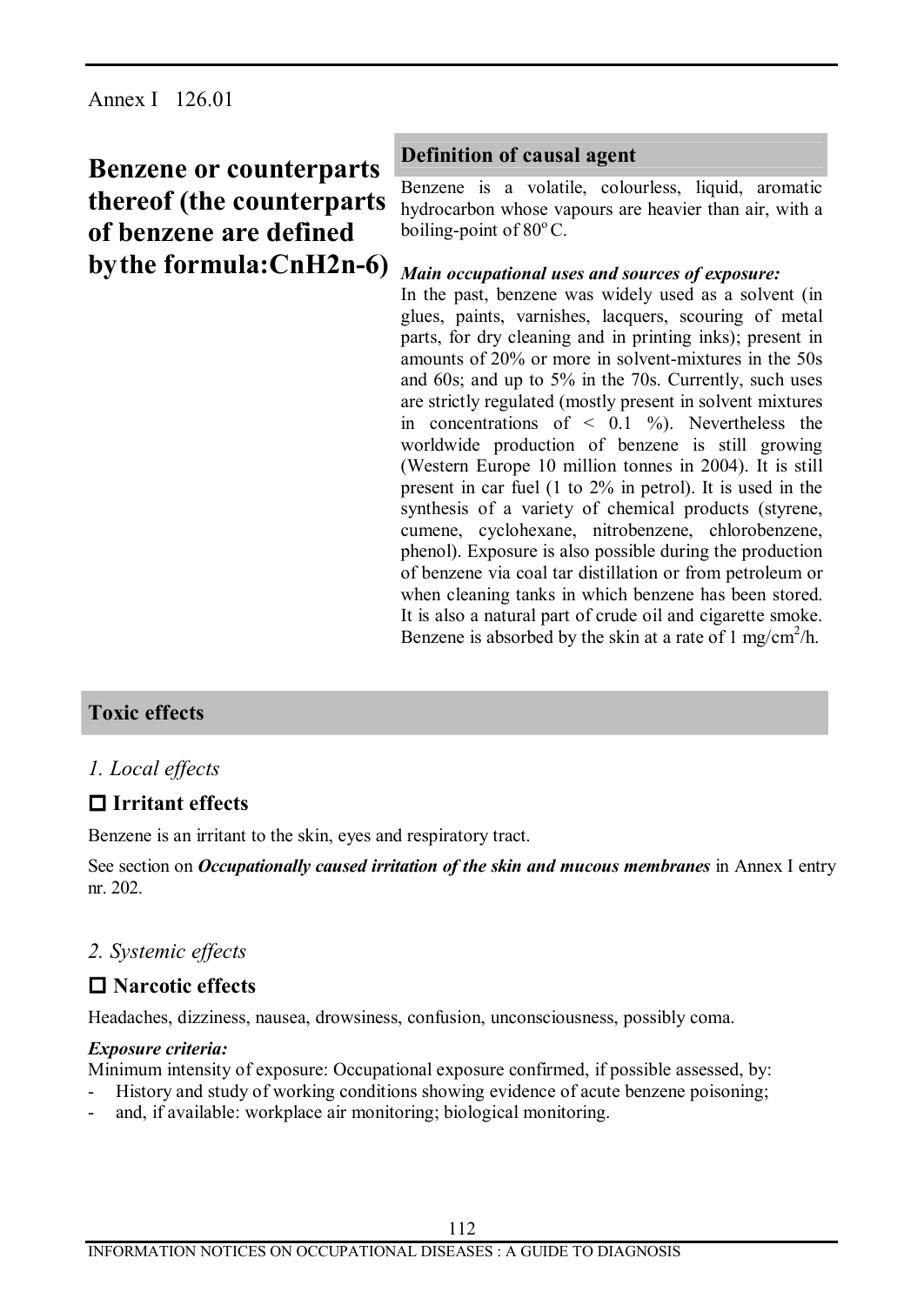| <b>Guide values:</b> |                 |                               |
|----------------------|-----------------|-------------------------------|
| Concentration        | time            | clinical effects              |
| $25$ ppm             | 8 h             | no acute clinical symptoms    |
| 50-150 ppm           | 5 h             | headache, lassitude, weakness |
| $500$ ppm            | 1 h             | vertigo, drowsiness, nausea   |
| 7500 ppm             | $\frac{1}{2} h$ | dangerous to life             |

*Minimum duration of exposure:* From a few minutes to a few hours, depending on the intensity of exposure.

*Maximum latent period:* 24 hours.

## **o Non-carcinogenic haematological effects**

Hypoplasia: thrombocytopenia and/or leucopenia, and/or anaemia Hyperplasia: thrombocytosis, and/or leucocytosis, and/or erythrocytosis

#### *Exposure criteria:*

*Minimum intensity of exposure:* Occupational exposure confirmed, if possible assessed, by: History and study of working conditions providing evidence of exposure to benzene; and, if available: Biological monitoring

- · blood: benzene
- urine (end of shift sample): t,t-muconic acid, S-phenylmercapturic acid

Workplace air monitoring

Any benzene values found in blood, urine or in terms of the atmospheric concentration require judgment as it should be noted that it is problematic to give a value for the atmospheric concentration and nearly impossible to establish a limit for benzene in blood or the metabolites.

In any event, exposure levels well above current standards and indicating poor control of exposure in the workplace, are therefore likely to have a role in causing ill-health (See section on *Use of Airborne Occupational Exposure Limits* in the *Preface)***.**

*Minimum duration of exposure:* A few days are sufficient to cause depression of the bone marrow when exposure takes place at high atmospheric concentrations (160 mg/m<sup>3</sup>) ( $>$  50 ppm). One month for other haematological effects.

#### *Maximum latent period:*

- One year for medullary hyperplasia.
- One month for medullary depression.

#### **Leukaemia**

The most common form is acute myeloblastic leukaemia. The relationship between exposure to benzene and development of various other forms of leukaemia or non Hodgkin lymphomas continues to be investigated (See section on *Occupational cancers* in the *Preface*).

*Exposure criteria:*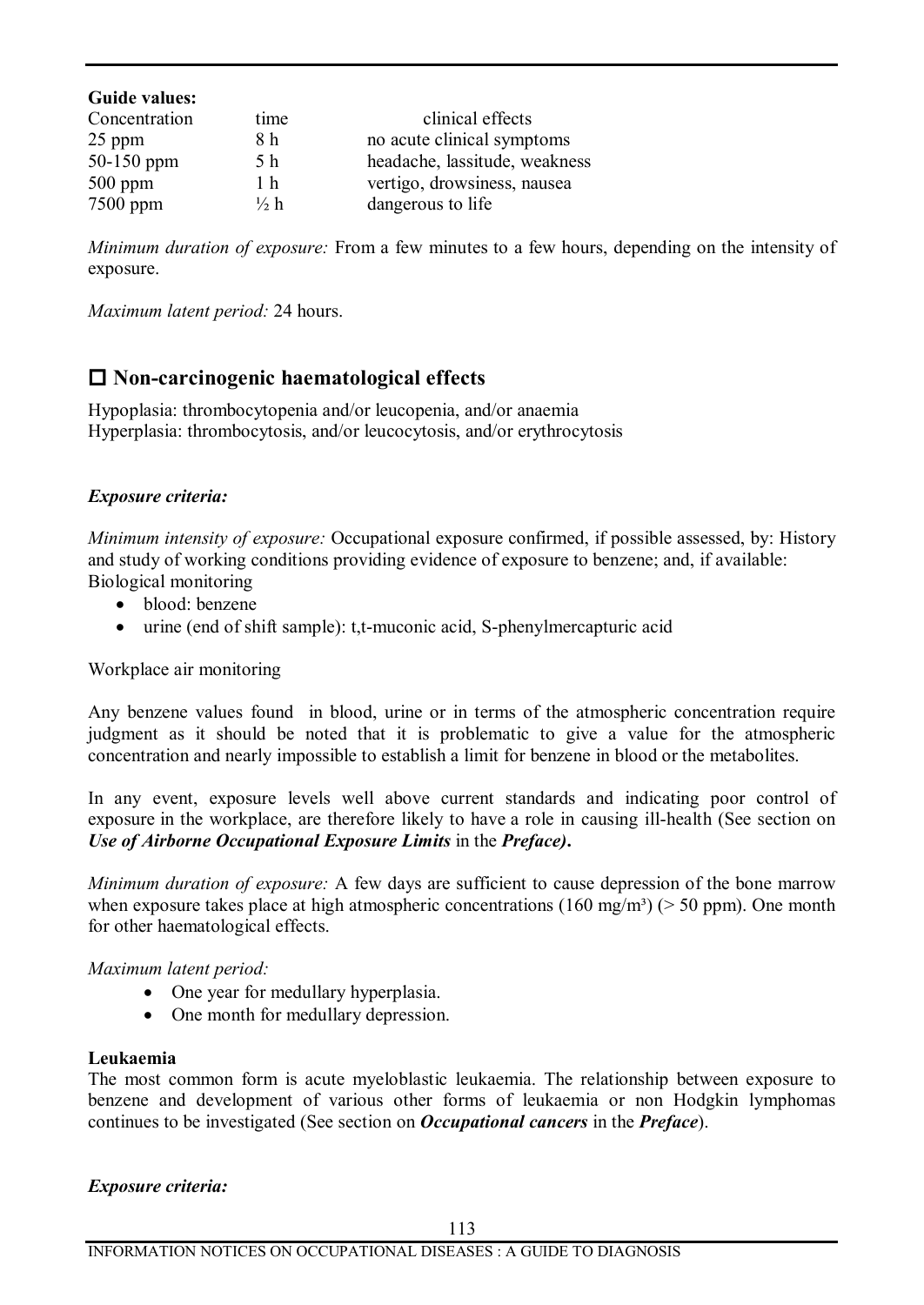*Minimum intensity of exposure:* Occupational exposure confirmed, if possible assessed, by: History and study of working conditions providing evidence of excessive exposure to benzene (both by inhalation and skin absorption); and, if available:

Biological monitoring

- blood: benzene  $> 5 \mu g/l$ ;
- urine (end of shift sample) t,t-muconic acid  $> 2$  mg/l, S-phenylmercapturic acid  $> 45$ µg/g creatinine.

Workplace air monitoring

• Guide values (for previous exposures): atmospheric concentration  $> 1$  ppm:

*Minimum duration of exposure:* Six months unless there are antecedents of medullary aplasia.

*Maximum latent period:* Does not apply.

Induction period: Five years.

## **o Effects on reproduction**

Benzene is mutagenic to germ cells. See document on reproductive risks from occupational exposures.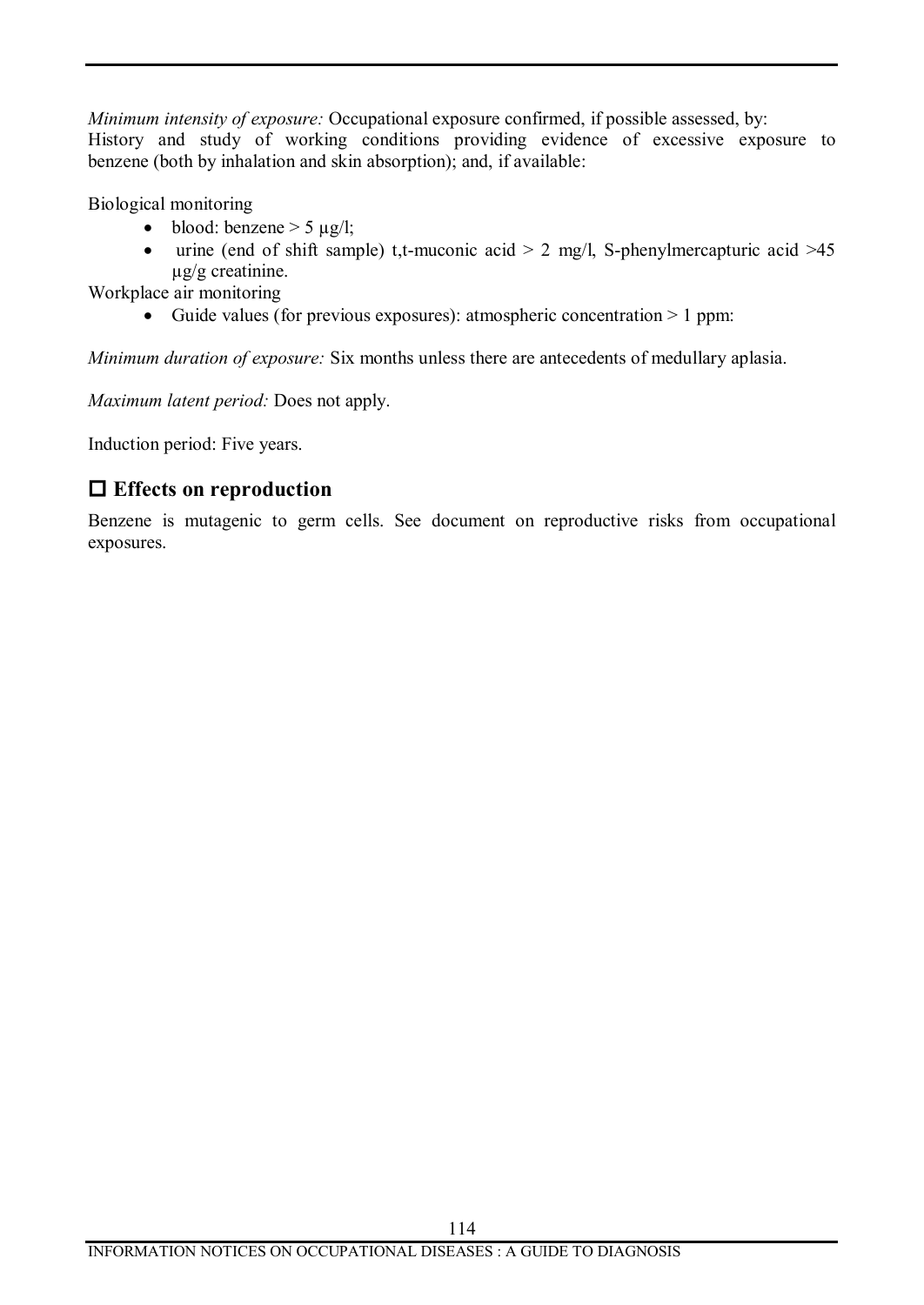# **Counterparts of benzene Definition of causal agent**

The most important counterparts of benzene are toluene, xylene and ethylbenzene. Toluene (methylbenzene) boils at 110.6 °C, it is volatile and easily flammable at ambient temperature and pressure. The technical product may contain small amounts of benzene, in the past up to 25%. Xylene (dimethylbenzene) exists in three isomeric forms: ortho, meta and para (boiling point 144.4, 139.1, 138.3 $^{\circ}$  C). Technical grade xylene contains a mixture of these isomers and also some ethylbenzene (boiling point  $136.2^{\circ}$  C). All these counterparts of benzene are colourless liquids with an aromatic, sweet gasoline-like odour.

#### *Main occupational uses and sources of exposure:*

Toluene is mainly used in the production of benzoic acid, benzaldehyde, explosives and many other organic compounds; as a solvent for paints, lacquers, adhesives, etc; petrol additive; extraction agent.

Xylene is widely used as a solvent and thinner for paints and varnishes, often in combination with other organic compounds and as a solvent in glues and printing inks.

Ethylbenzene is used for the production of styrene, as solvent in paints and lacquers and in the rubber and chemical manufacturing industries. It is found in crude oils and combustion products.

Toluene; xylene and ethylbenzene are all absorbable through the skin.

## **Toxic effects**

## *1. Local effects*

## **o Irritant effects**

All these products may irritate the skin, eyes, and respiratory tract, especially ethylbenzene. See section on *Occupationally caused irritation of the skin and mucous membranes* in Annex I entry nr. 202.

## *2. Systemic effects*

#### *Acute*

Headache, dizziness, nausea, drowsiness, weakness, confusion, unconsciousness and possibly coma, memory loss, nausea, hearing and colour vision loss. Liver damage at high solvent levels may occur.

#### *Exposure criteria:*